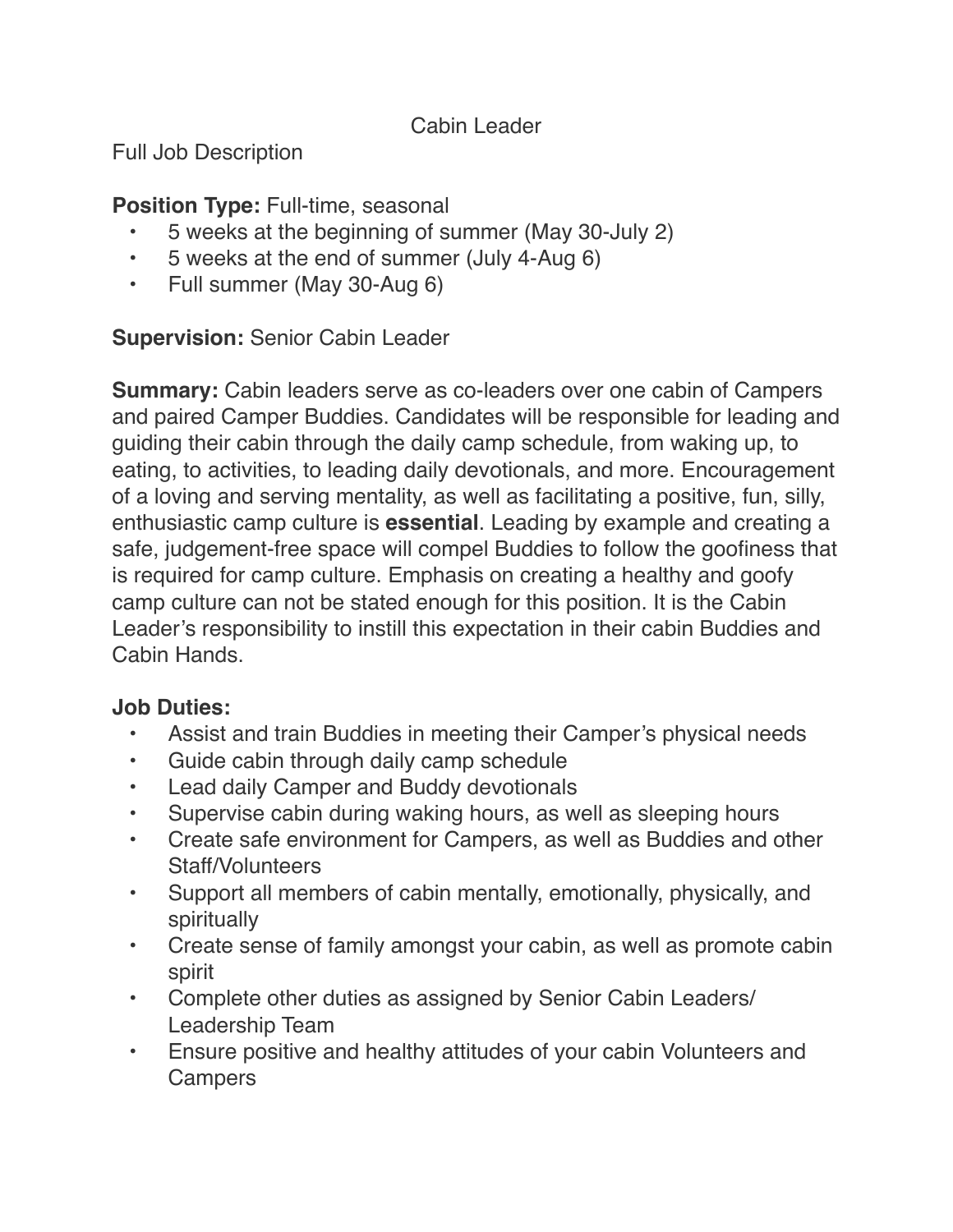- **Facilitate a high energy, positive, fun, silly, enthusiastic camp culture**
- Ensure safety of all cabin members
- Behavioral de-escalation
- Knowledge of when to call Property Staff to help in difficult/dangerous situations
- Encourage participation from Volunteers, Campers, and even Staff, if necessary

### **Qualifications**:

- 18 years or older
- Currently enrolled in, or recent graduate of college
- Previous experience working with individuals with special needs is preferred
- Previous leadership/supervisory experience is required
- Lead by example
- Positive attitude
- Energetic

### **Required Skills:**

- Leadership
- Time management
- Flexibility
- Problem solving
- Excellent verbal communication
- Behavioral de-escalation

## **Pay and Benefits:**

- Starting at \$175/week and up based on experience and tenure with Camp Blessing Texas
- Free room and board during while working
- Creating professional networking with college students from across the Country

All successful candidates must be able to pass a background check and will be required to complete a staff training and orientation program.